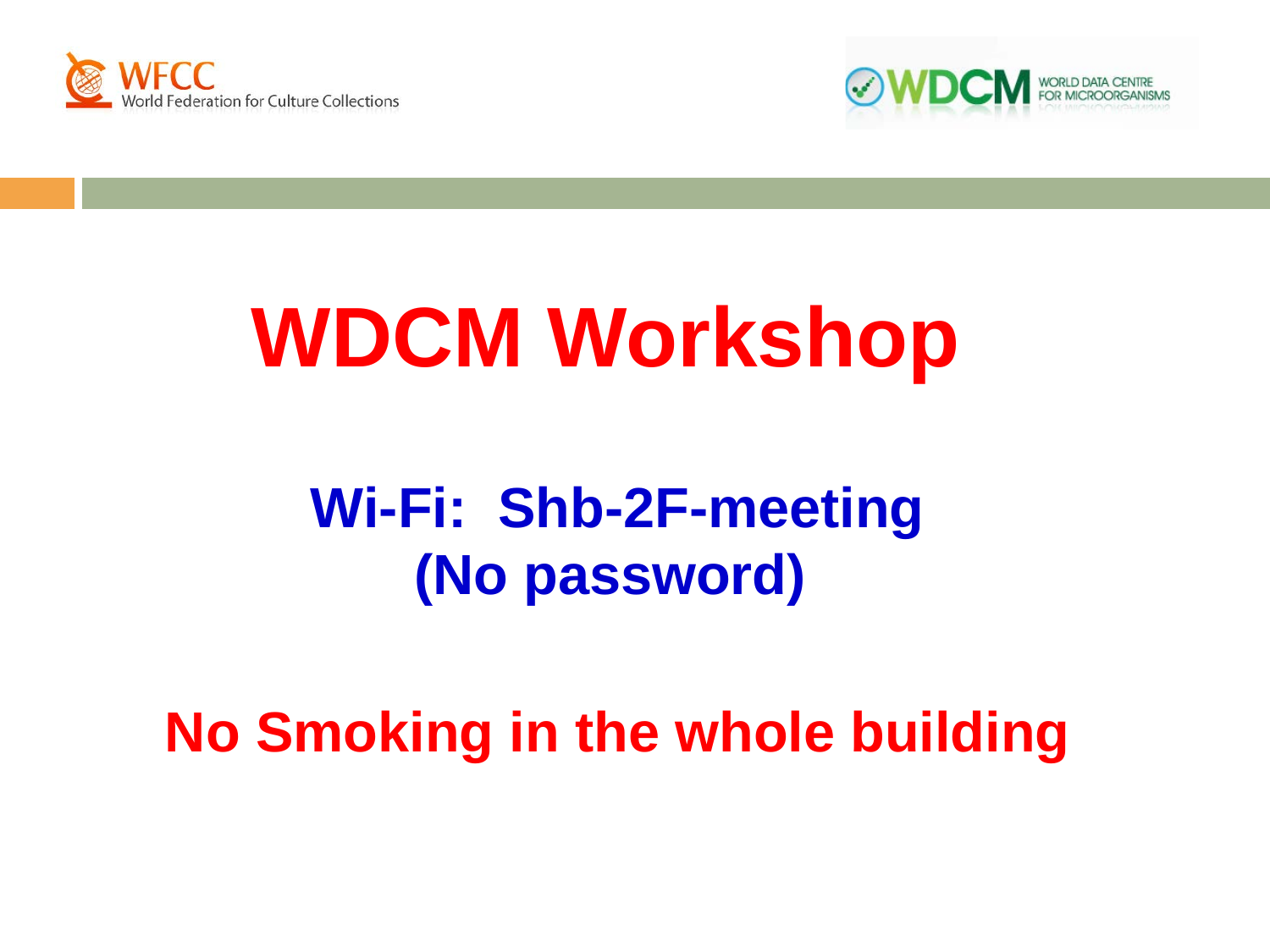



# **WDCM Workshop TRUST series meeting: Information Technology to implement the CBD/NP in microbiology Shanghai May 22-24, 2013**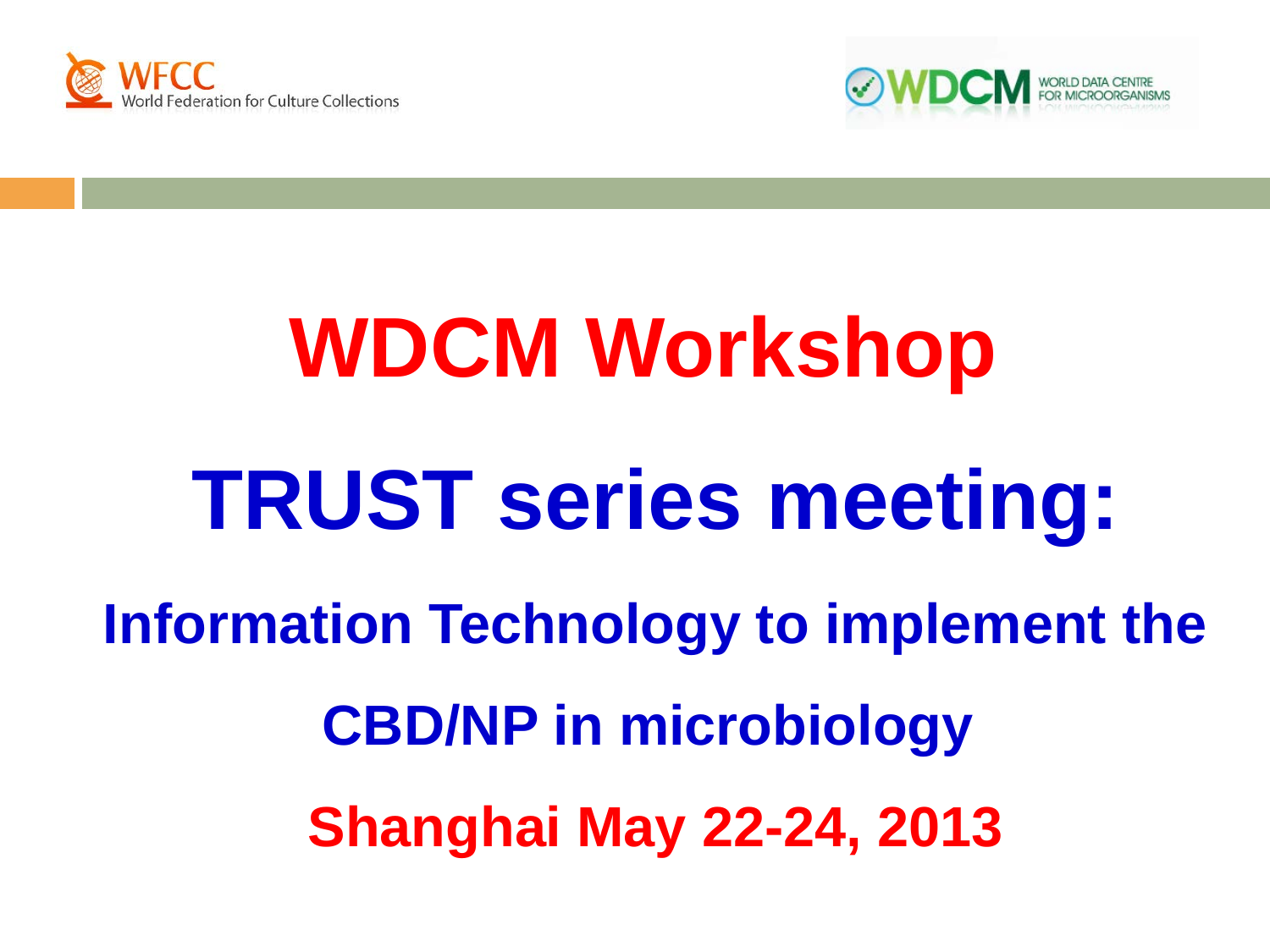

- **Former Site of Consulate of France.**
- **English Country Style.**
- **Built in 1928.**
- **Now belongs to Shanghai Institute of Biological Science.**

- *No Smoking.*
- *No coffee in side of the conference room*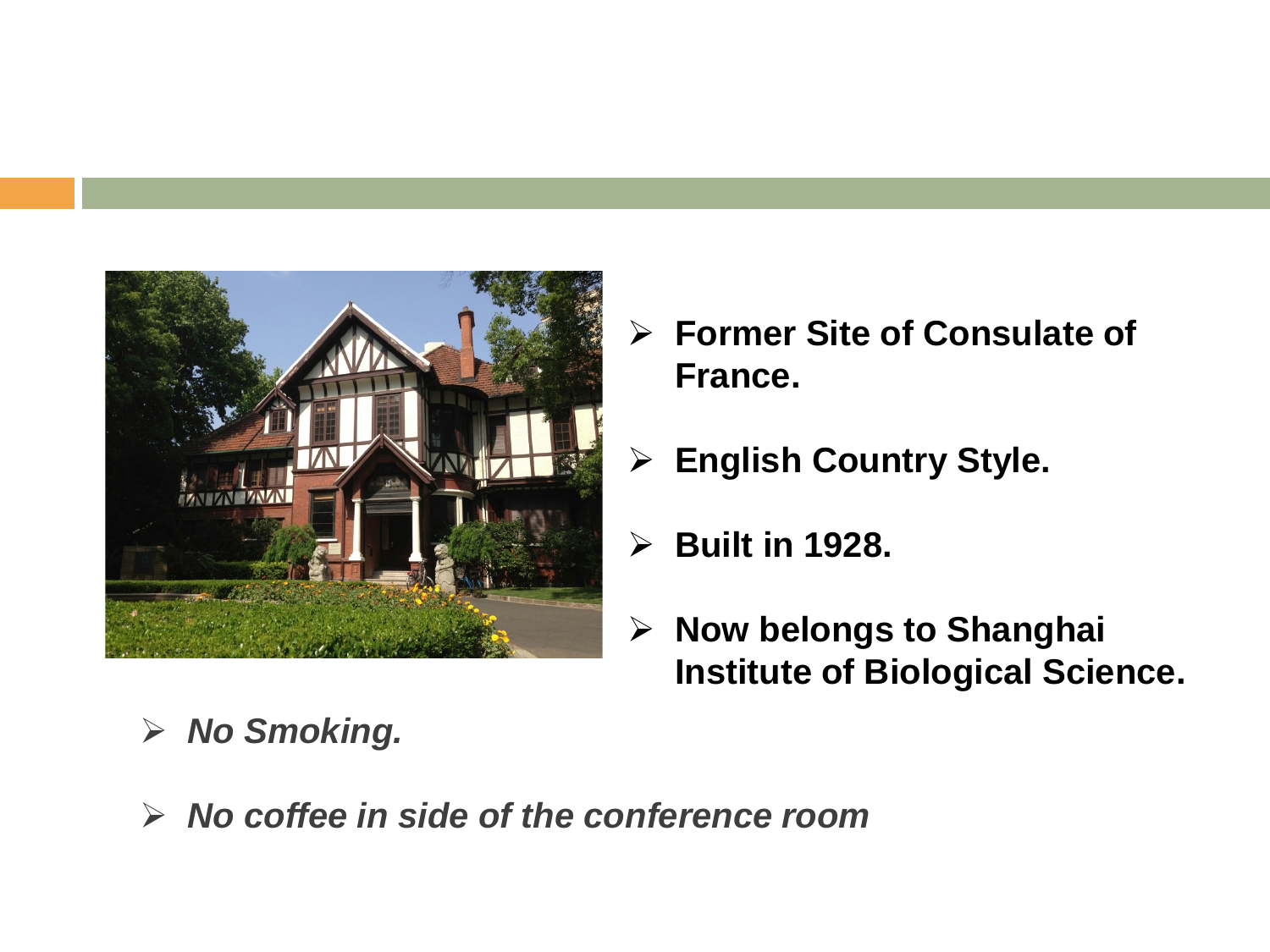## **The First WDCM Symposium May 17-18, 2011, Beijing**

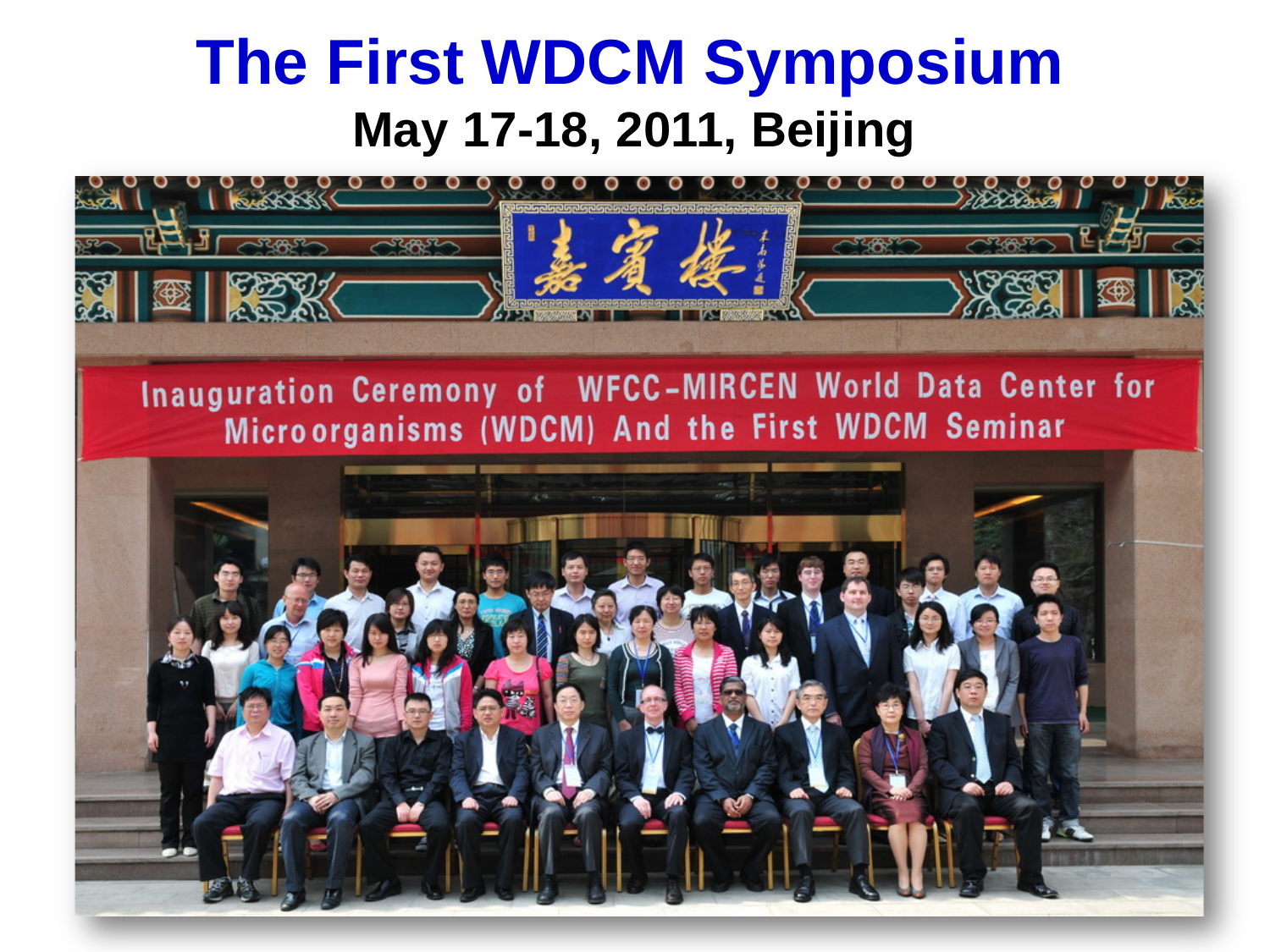## **The Second WDCM Symposium June 7-8, 2012, Beijing**



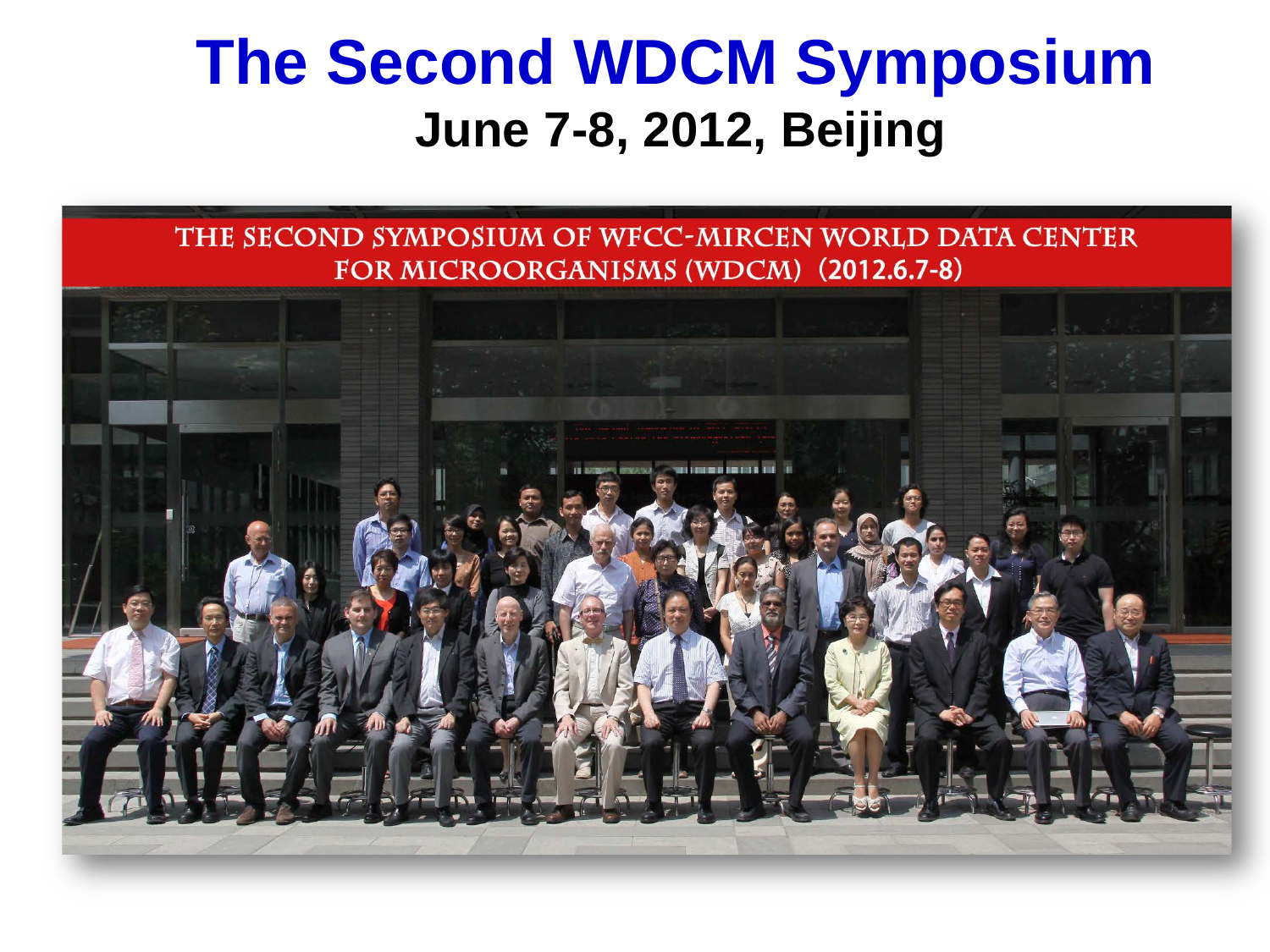## **WDCM Workshop**

- **Fixed topics**
- **Limited number of participants**
- **Top experts**
- **WDCM activities follow**
	- **WDCM 1 in 2011: Analyzer of Bio-Resource Citation**
	- **WDCM 2 in 2012: Global Catalogue of Microorganisms**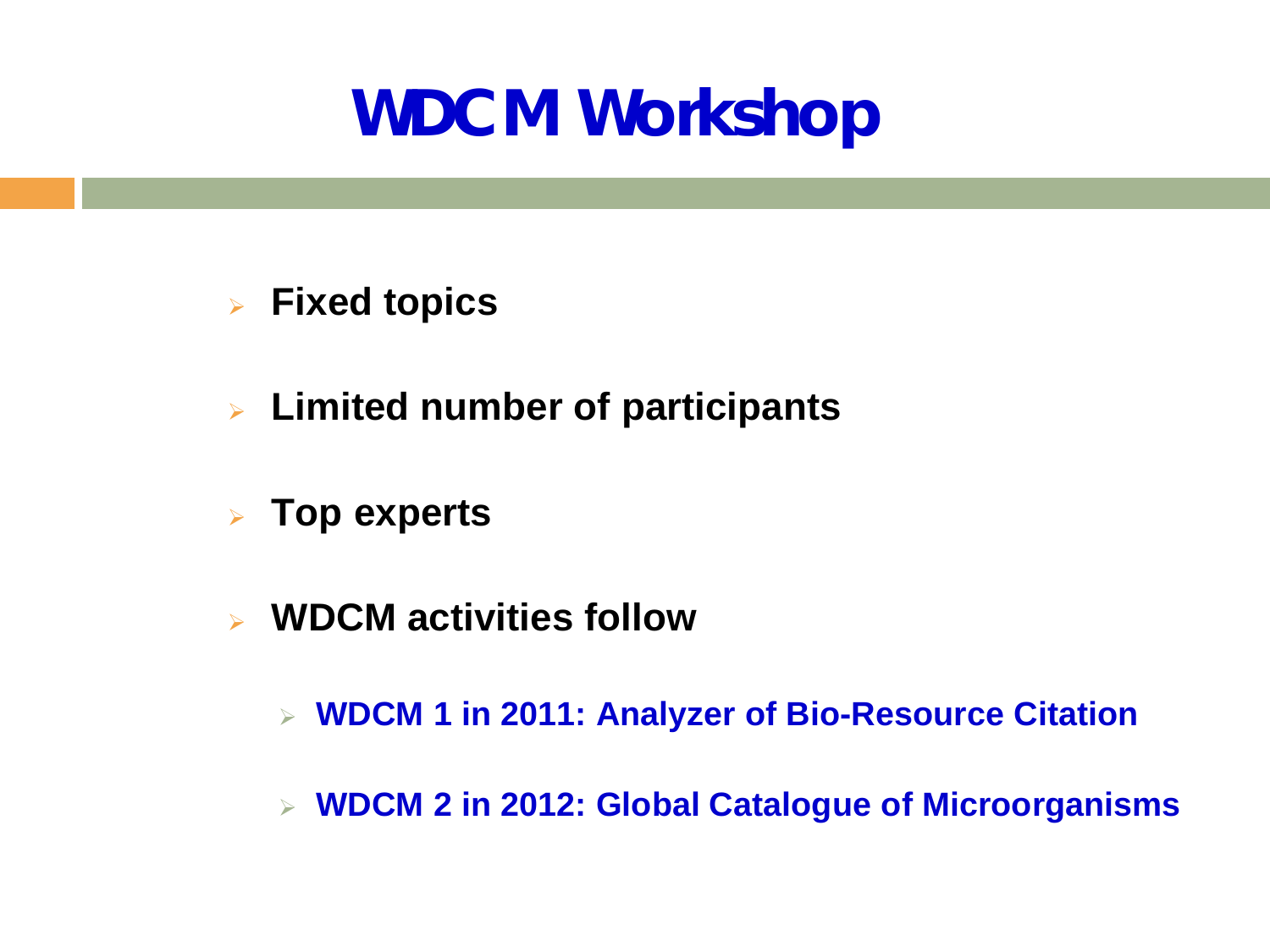#### **Information Platform for**

### **Accessing ,Tracking, monitoring and benefit sharing of microbial resources**

A research and practice program proposed by WDCM for implementation of CBD/NP

Which includes:

- Documentation: research reports on information system
- Schema of workflow
- Minimum datasets
- Connecting with GCM and ABC

Further cooperation with CBD/MIRRI/ACM/ANRRC…..

**Detailed discussion on this platform will be held in this aftern**